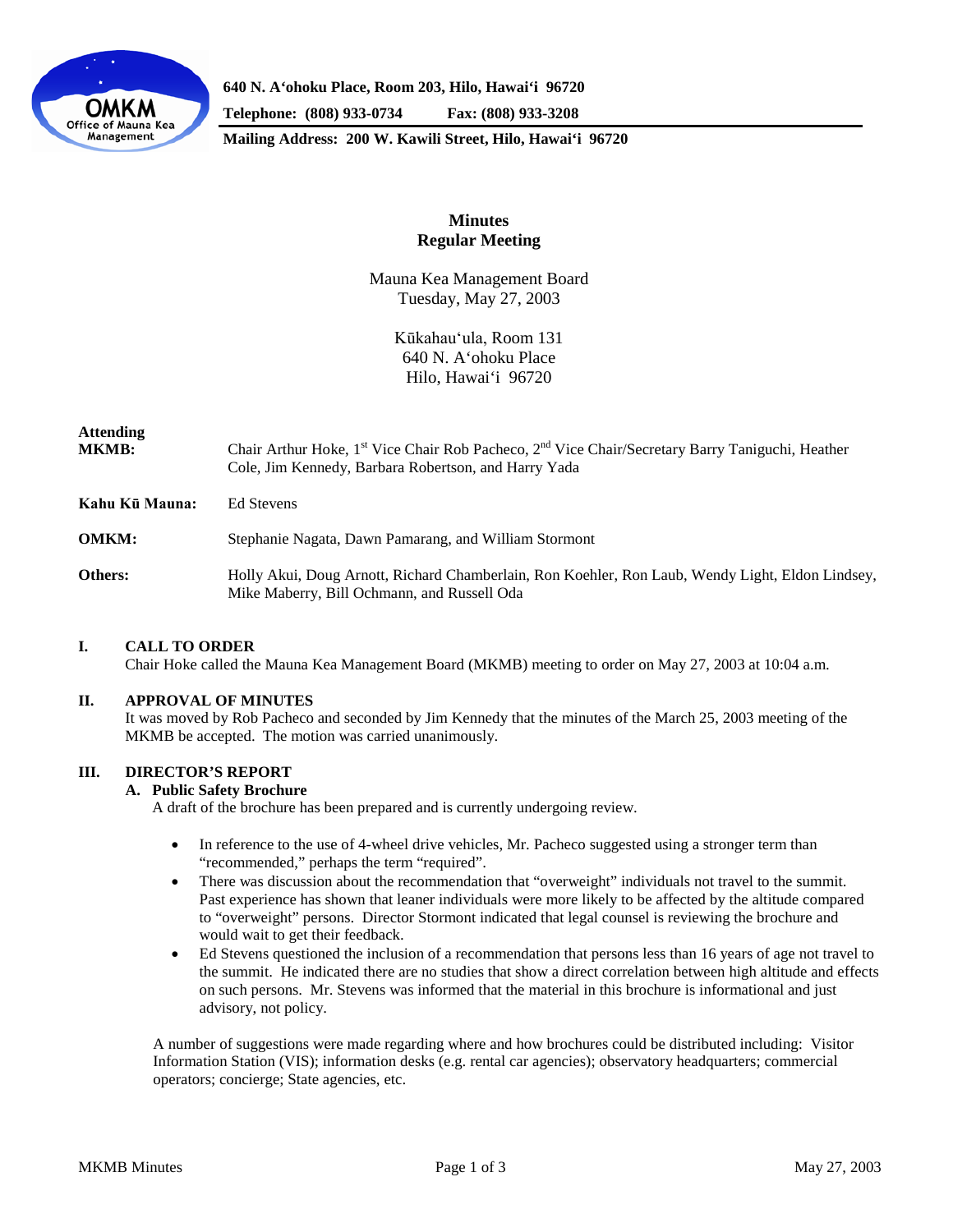## **B. Hawaii Cycling Club**

OMKM received a request from Hawaii Cycling Club (HCC) seeking permission to conduct a time trial bicycle event in July on the summit access road between the Hale Pohaku mid-elevation facilities and the summit. The first stage of the event will run from Hilo to Hale Pohaku. OMKM will be sending a letter to HCC denying its request.

### **C. Meeting with Ahahui Kū Mauna**

Director Stormont and Rolf Peter Kudritzki met with Ahahui Kū Mauna regarding its proposed amendments to the Master Plan. Ahahui Kū Mauna is asking:

- Removal of any reference to the possible expansion to the Smithsonian's Submillimeter Array.
- Housing of UH Hilo's future one (1)-meter instructional telescope in the existing UH 24" telescope facility.

Dr. Kudritzki has agreed to assist in setting up a meeting with Dr. James Moran, Director of the Smithsonian Astronomical Observatory and Ahahui Kū Mauna to discuss Smithsonian's future plans. Dr. Kudritzki is also involved in discussions with UH Hilo personnel about the possibility of using the 24" site for the UH Hilo one (1) meter telescope.

## **D. Wēkiu Bug Petition**

Kahea, a nonprofit organization of Native Hawaiian environmentalists, recently filed a petition to list the wēkiu bug as endangered. According to staff in the Honolulu office of the U.S. Fish and Wildlife Service (FWS), they had not yet seen the petition. FWS has 90 days in which to submit its findings - sufficient or insufficient information to list. Following this 90-day period, FWS has 12 months to determine one of three types of action it will take:

- Listing is not warranted.
- Listing is warranted but precluded; i.e. other priorities exist and the wēkiu matter must wait.
- Listing is warranted and FWS must prepare proposed rules for listing.

## **E. Hale Pohaku Renovations**

Director Stormont and Dr. Kennedy met and discussed planning for renovations of the VIS. OMKM's CIP request for planning funds was not approved. Efforts will continue to develop a proposal to secure planning funds from other sources.

Mr. Stevens asked if this included adding new facilities besides the expansion of existing facilities. Director Stormont indicated there would likely be some new construction. Some of the additions may include a multipurpose room, a ranger office, a structure to house a large public viewing telescope, and more parking areas.

Mr. Stevens asked if he could participate in the Hale Pohaku Planning Committee.

### **F. Outrigger Telescopes Contested Case Hearing**

The Hearing Officer will submit his finding of facts, conclusions of law, and recommendations on Friday, June 6. Final oral arguments from the applicant and petitioning parties will be heard before the Board of Land Natural Resources (BLNR) on the evening of June 26. It is not certain whether the BLNR will make a decision at its June 27, 2003 meeting.

## **G. Removal of Two Temporary Optical Test Site (TOTS)**

In March 2003 Keck Observatory was given permission to remove two TOTS located outside its summit observatories. Work began on May 19 and is currently underway. One of the TOTS is almost completely dismantled. After dismantling and removal of the two TOTS, the sites will be restored with overflow cinder from the summit road retaining wall.

## **H. Summit Road Retaining Wall Overflow Cinder Excavation**

MKSS staff began excavation of overflow cinder from the summit road retaining wall.

#### **I. Chancellor's Executive Council Meeting**

Director Stormont will be hosting the Chancellor's Executive Council monthly meeting at Hale Pohaku on Friday, June 6. Gemini Observatory has also offered to provide a summit tour of its facility.